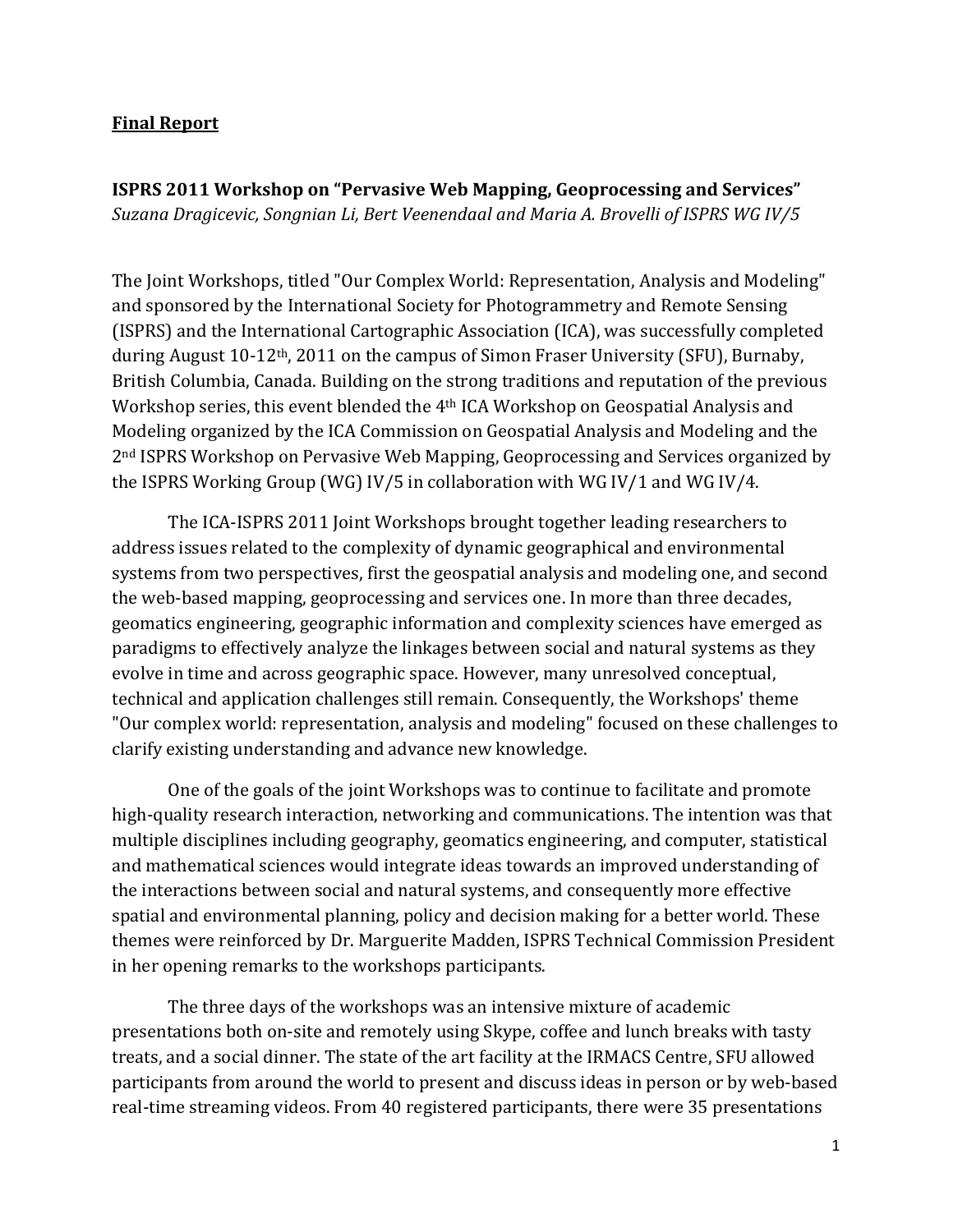including one audio and eight Skype presentations, and all from various countries including China, Korea, Japan, Taiwan (China Taipei), Australia, Canada, USA, Mexico, Sweden, Serbia, Italy, Ireland, and Germany. There were two keynote talks by internationally recognized experts. First, Dr. Timothy Nyerges, gave an excellent presentation co-authored with Brent Hall and Piotr Jankowski on "Participatory Modeling Methodology: Tightening the GeoWeb Design Loop". Second, Dr. Paul Torrens delivered via Skype an engaging presentation on "Moving Agents in Geosimulation". The main ISPRS WebGIS Workshop topics focused on various theoretical and practical applications of GeoWeb.



*Dr. Timothy Nyerges and his keynote talk Participants engaged in the presentation*







*Workshops participants Dr. Paul Torrens and his Skype keynote talk* 

On the last day of the workshops, co-chairs Songnian Li, Bert Veenendal, Suzana Dragicevic, and Bin Jiang had a lunch meeting to discuss future possibilities for organization of the next workshops and reasonable scheduling and timing. The possibility of organizing  $2<sup>nd</sup>$  ICA-ISPRS Joint Workshops was also discussed. Most of the deliberations focused on organizing forthcoming special issues: (1) Geomatica journal (Canadian